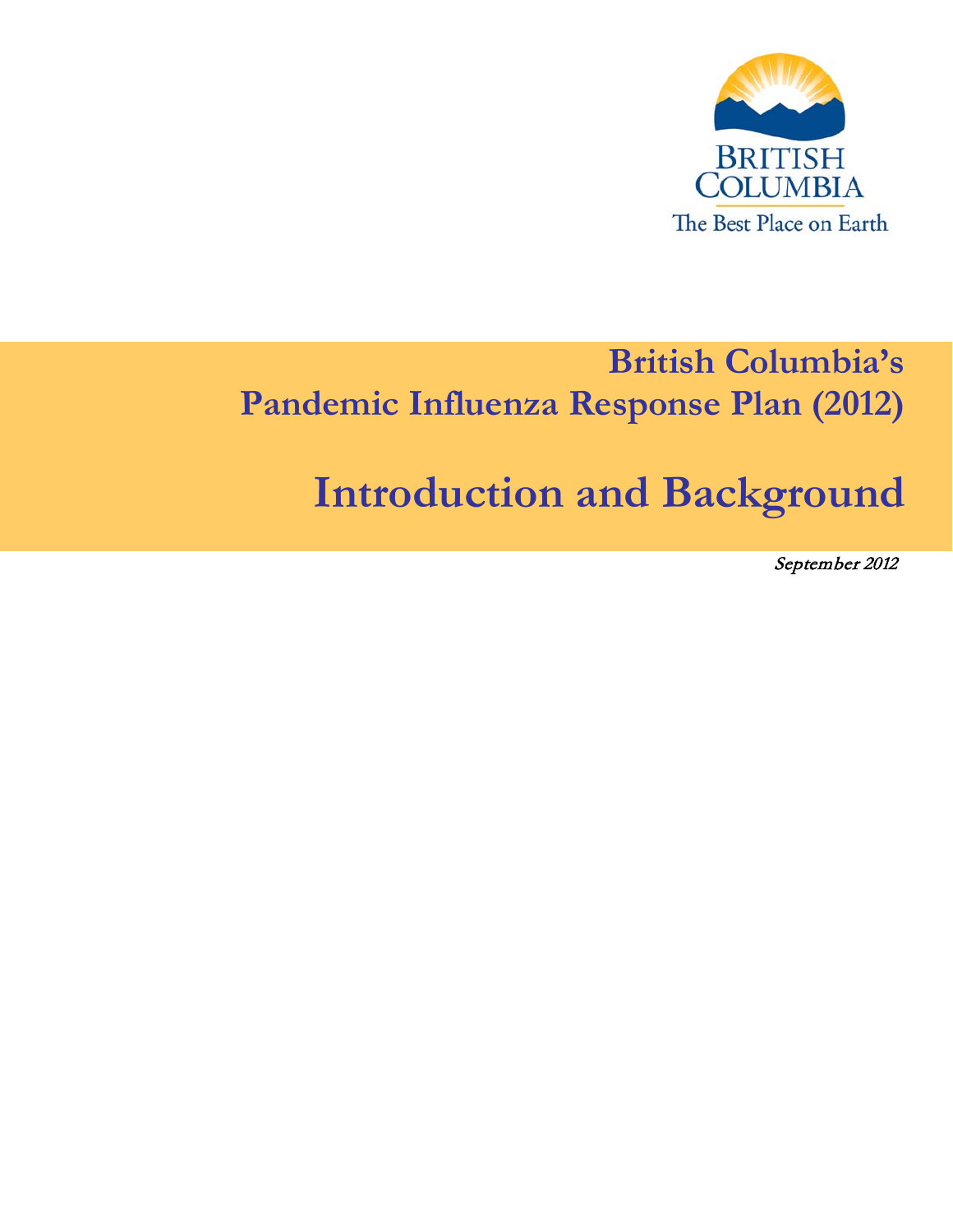## **TABLE OF CONTENTS**

| 1. |  |  |  |  |
|----|--|--|--|--|
| 2. |  |  |  |  |
| 3. |  |  |  |  |
|    |  |  |  |  |
|    |  |  |  |  |
|    |  |  |  |  |
|    |  |  |  |  |
|    |  |  |  |  |
|    |  |  |  |  |
| 4. |  |  |  |  |
|    |  |  |  |  |
|    |  |  |  |  |
|    |  |  |  |  |
| 5. |  |  |  |  |
|    |  |  |  |  |
|    |  |  |  |  |
|    |  |  |  |  |
|    |  |  |  |  |
|    |  |  |  |  |
|    |  |  |  |  |
|    |  |  |  |  |
|    |  |  |  |  |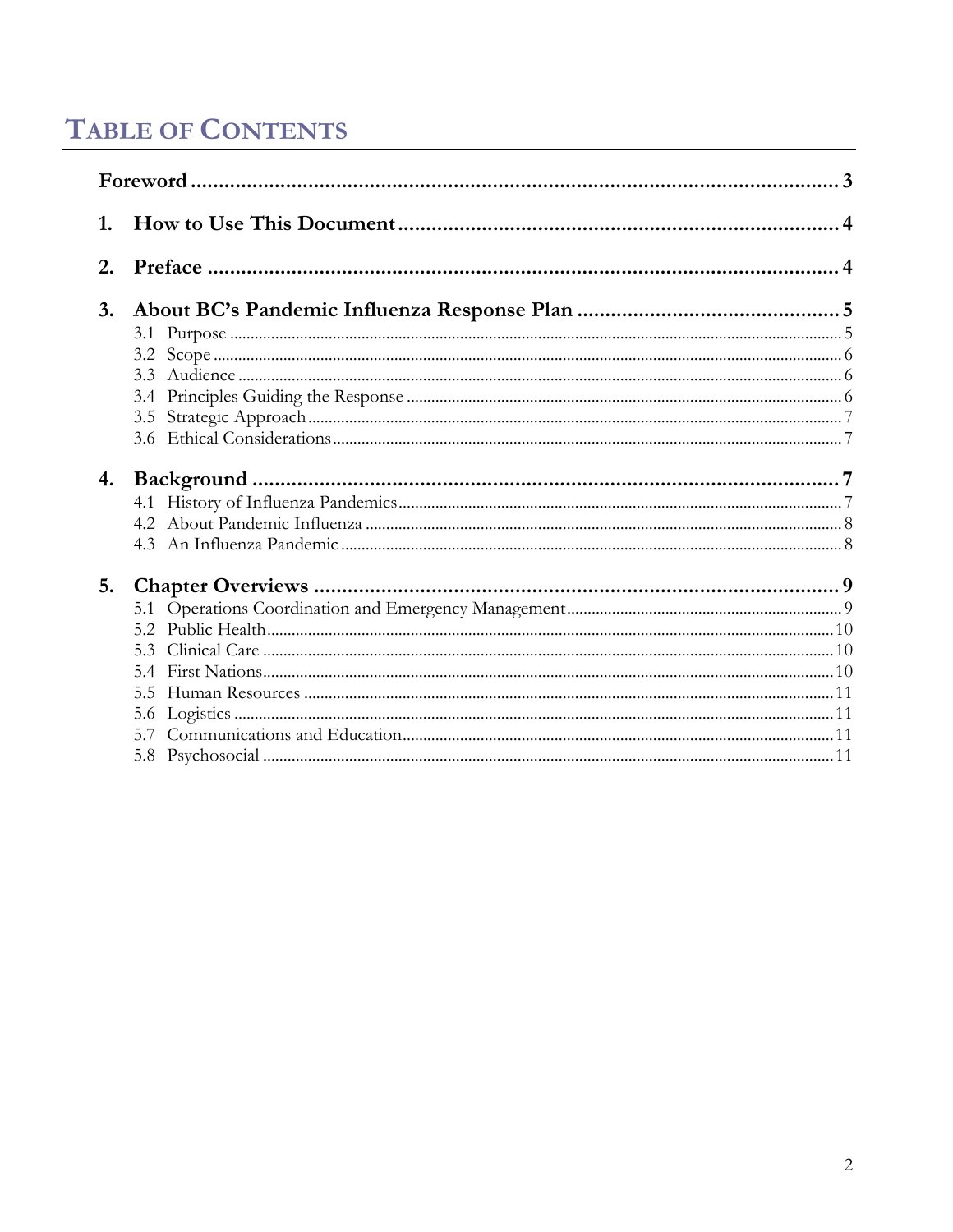### <span id="page-2-0"></span>**FOREWORD**

Pandemics of influenza (pandemics) are not new; they occur about every ten to forty years, with three of them occurring in the last century alone: the Spanish flu in 1918 to 1919, the Asian flu in 1957 – 1958, and the Hong Kong flu in 1968 – 1969.

Ths most recent pandemic began on June 11, 2009 when the World Health Organization (WHO) raised its alert level to Phase 6 (the pandemic phase), signalling a new viral subtype had evolved which was easily spread from human-to-human, resulting in a worldwide outbreak. The novel virus was a new strain of H1N1 influenza, and the pandemic was simply referred to as "H1N1 (2009)". Although the overall severity of the H1N1 (2009) pandemic turned out to be "moderate", with most people recovering from infection without requiring hospitalization or medical care, the next pandemic could be worse.

Fortunately British Columbia is in a good position to respond to a pandemic, as we have been planning for it for years. In fact, during the 2009 H1N1 pandemic, BC had already moved to an operational level (equivalent to that of a Phase 6 pandemic level), ensuring effective and efficient interventions were in place, prior to the H1N1 virus being declared a pandemic. Such

preparations included: increasing surveillance activities, updating infection control guidelines and practices, updating guidelines and policies related to outbreak management, increasing communications to key stakeholder groups and the public, reviewing and updating pandemic influenza plans and business continuity plans, and linking with public health colleagues on a federal and provincial level to ensure a consistent approach to managing the outbreak across Canada. BC remained at this heightened level of preparation until the WHO decreased the alert level and the virus no longer caused a significant impact in BC.

This BC Pandemic Influenza Response Plan builds on the 2005 B.C. Pandemic Influenza Preparedness Plan: Guidelines for Planning, Response and Recovery, and on the 2009 H1N1 Pandemic Influenza Response Plan. Lessons learned from the H1N1 (2009) pandemic influenza are also incorporated into the plan. Currently, the plan has a general pandemic view, however, in the event of a newly declared pandemic, the intent is to re-focus the plan and provide specific information on the emerging pathogen. It is hoped that this plan will be a primary and valuable resource for health care providers and local organizations in planning and responding to an influenza pandemic.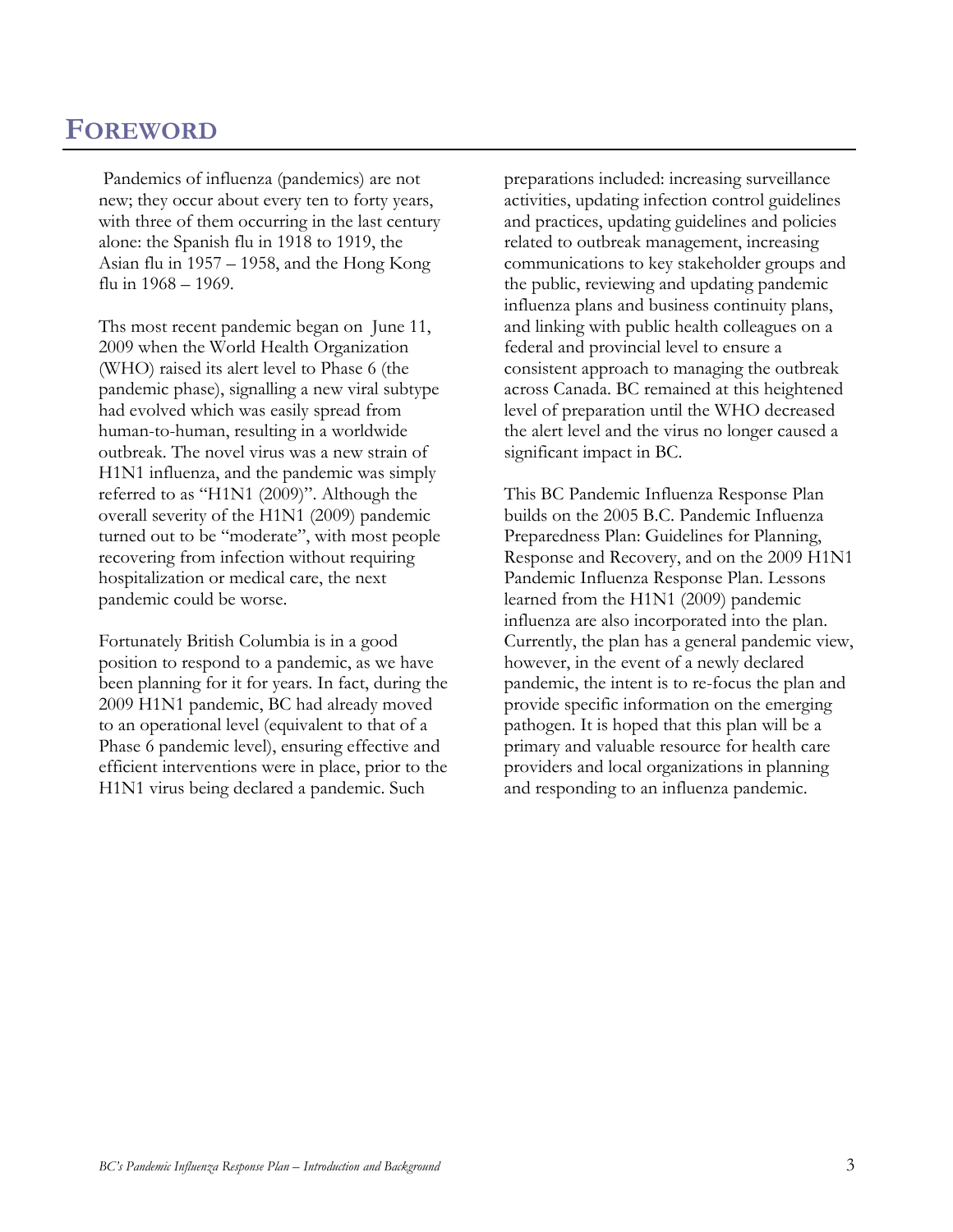<span id="page-3-0"></span>This plan was designed to be truly accessible, web-based and easily navigated. This web-based approach not only enables updates to be posted as new information becomes available, but it also allows health sector organizations, health care providers (HCPs) and the public access to sections of the plan that are relevant to their immediate and specific information needs. It is therefore hoped that a web-based approach to the plan will encourage its use, becoming a primary and valuable resource to all who require information about health sector pandemic

influenza planning, especially to those working on a future response.

The BC Pandemic Influenza Response Plan has divided its primary contents into eight planning streams, and an overview. These nine sections comprise the plan in its entirety. For use, simply click on the section of interest to find specific frameworks, tools (such as posters and checklists), and links to other relevant sources that facilitate HCPs to plan and respond to an influenza pandemic.

## <span id="page-3-1"></span>**2. PREFACE**

Pandemics occur about every ten to forty years. An influenza pandemic results when a new viral subtype evolves, capable of human-to-human transmission for which the global population has no immunity, resulting in a worldwide outbreak. Influenza pandemics have the potential to cause severe illness and high death rates. Since the severity of a virus can change throughout the course of a pandemic, and no one can say for certain how a pandemic will unfold, it is essential that planning and response measures be in place to mitigate its impact. Accordingly, the goal of this planning process is to minimize rates of death, illness and suffering, to minimize impacts on the health system as well as to limit the extent of social and economic disruption.

The Pandemic Influenza Response Plan is a sponsored by Ms. Arlene Paton, Assistant Deputy Minister, Population and Public Health, Ministry of Health (MOH). The plan is

spearheaded by the Emergency Management Unit (EMU) on behalf of the MOH, and has been built with the commitment, support and contributions of multiple partners and stakeholders in the health sector. The MOH cosponsors/champions include the Office of the Provincial Health Officer (PHO), Health Authorities Division (HAD), Government Communications and Public Engagement (GCPE), Medical Services Division (MSD), Health Human Resources, and Corporate Policy, Legislation and Intergovernmental Relations. Other key partners include the Health Employers' Association of BC (HEABC) and the BC Centre for Disease Control (BCCDC), who provided extensive expertise and leadership for significant portions of the project. Each division was accountable and responsible for a specific set of work packets, grouped into eight planning streams and assigned to the following coordinators: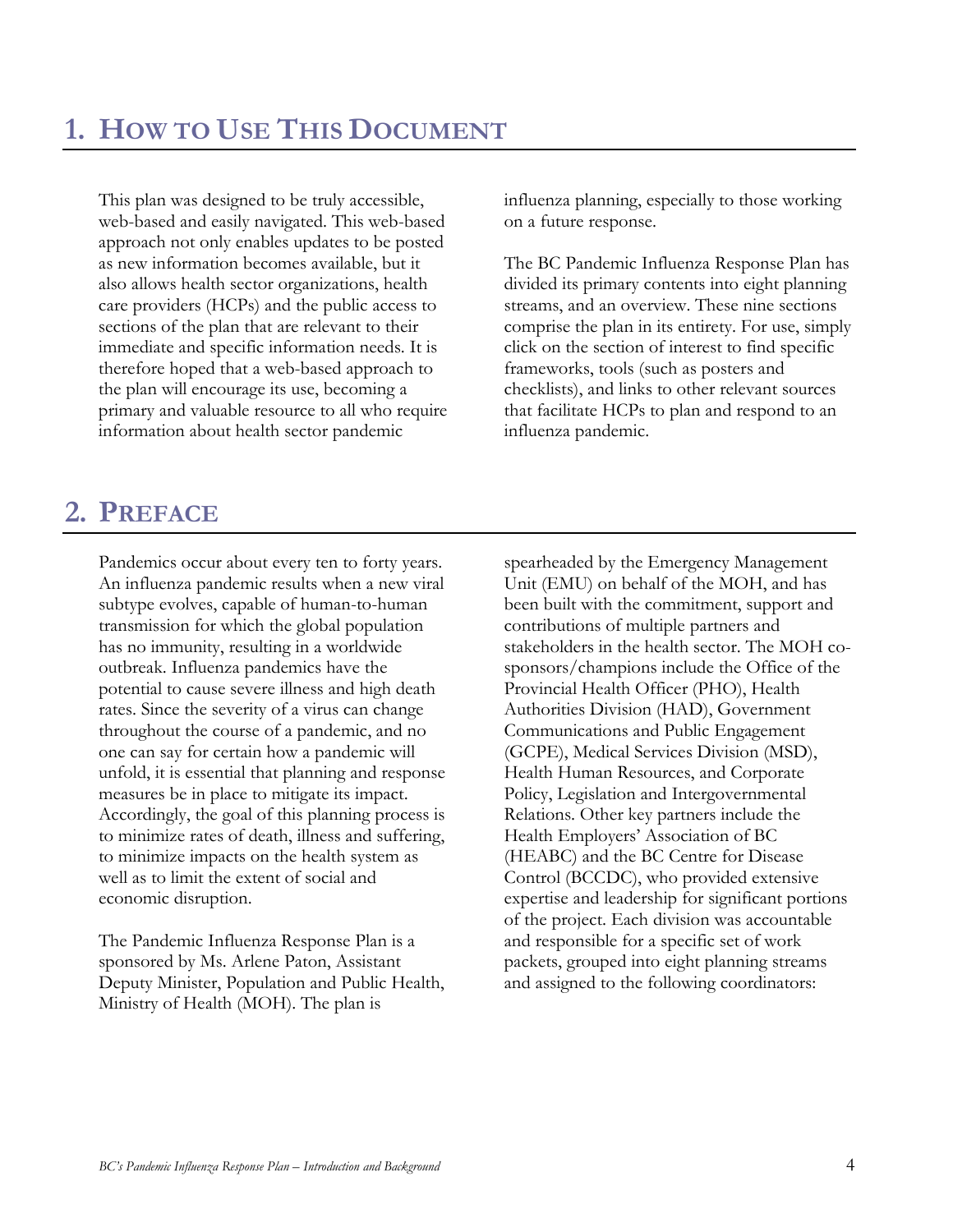| <b>Planning Stream Sections</b>                | Coordinator                          |
|------------------------------------------------|--------------------------------------|
| Human Resources                                | <b>HEABC &amp; MSD</b>               |
| Public Health                                  | <b>BCCDC</b>                         |
| Communications and Education                   | <b>GCPE</b>                          |
| Psychosocial                                   | Provincial Health Services Authority |
| Logistics                                      | EMU & Shared Services Organization   |
| Clinical Care                                  | EMU, Fraser Health, HAD & MOH        |
| <b>First Nations</b>                           | <b>MOH</b>                           |
| Operations Coordination & Emergency Management | <b>EMU</b>                           |

The BC Pandemic Influenza Response Plan describes how BC's health care system will respond to a pandemic, setting out a comprehensive province-wide approach to health sector preparedness and response planning. Building on the 2009 H1N1 Pandemic Influenza Response Plan, and on the lessons learned from that pandemic, the plan attempts to provide sufficient guidance and direction to ensure a generally consistent provincial health response to an outbreak, while still providing flexibility to allow local jurisdictions to respond to different scenarios that may arise during a pandemic. Currently, the plan has a general pandemic view, however, in the event of a newly declared pandemic, the intent will be to re-focus the plan and provide specific information on the emerging pathogen.

This plan is therefore a work-in-progress, which will be updated every two years, where guidelines and information will likely change in accordance with the introduction and progression of and learnings from a novel pandemic influenza virus. It is hoped that this plan will be a primary and valuable resource for health care providers and local organizations in planning and responding to an influenza pandemic.

Users should be aware that this document contains planning guidance only and should not be considered a substitute for appropriate consultation with health care and other professionals. The contributors are not responsible for use or adaptation issues arising from the use of these guidelines. Adaptation of this framework is the sole responsibility of the users.

## <span id="page-4-0"></span>**3. ABOUT BC'S PANDEMIC INFLUENZA RESPONSE PLAN**

#### <span id="page-4-1"></span>**3.1 Purpose**

The primary purpose of BC's Pandemic Influenza Response Plan is to describe the BC Health Sector's strategic approach to and preparations for a novel influenza pandemic. It provides information on the likely impacts and sets out some of the key assumptions for use in response planning. The provincial frameworks provided within this plan should assist organizations responsible for planning,

delivering or supporting local responses, to integrate operational arrangements that maintain the consistency necessary for an effective, sustainable and equitable provincial approach, while allowing for flexibility to respond to local needs and circumstances.

The plan provides a strategic perspective for the health aspects of an integrated, province-wide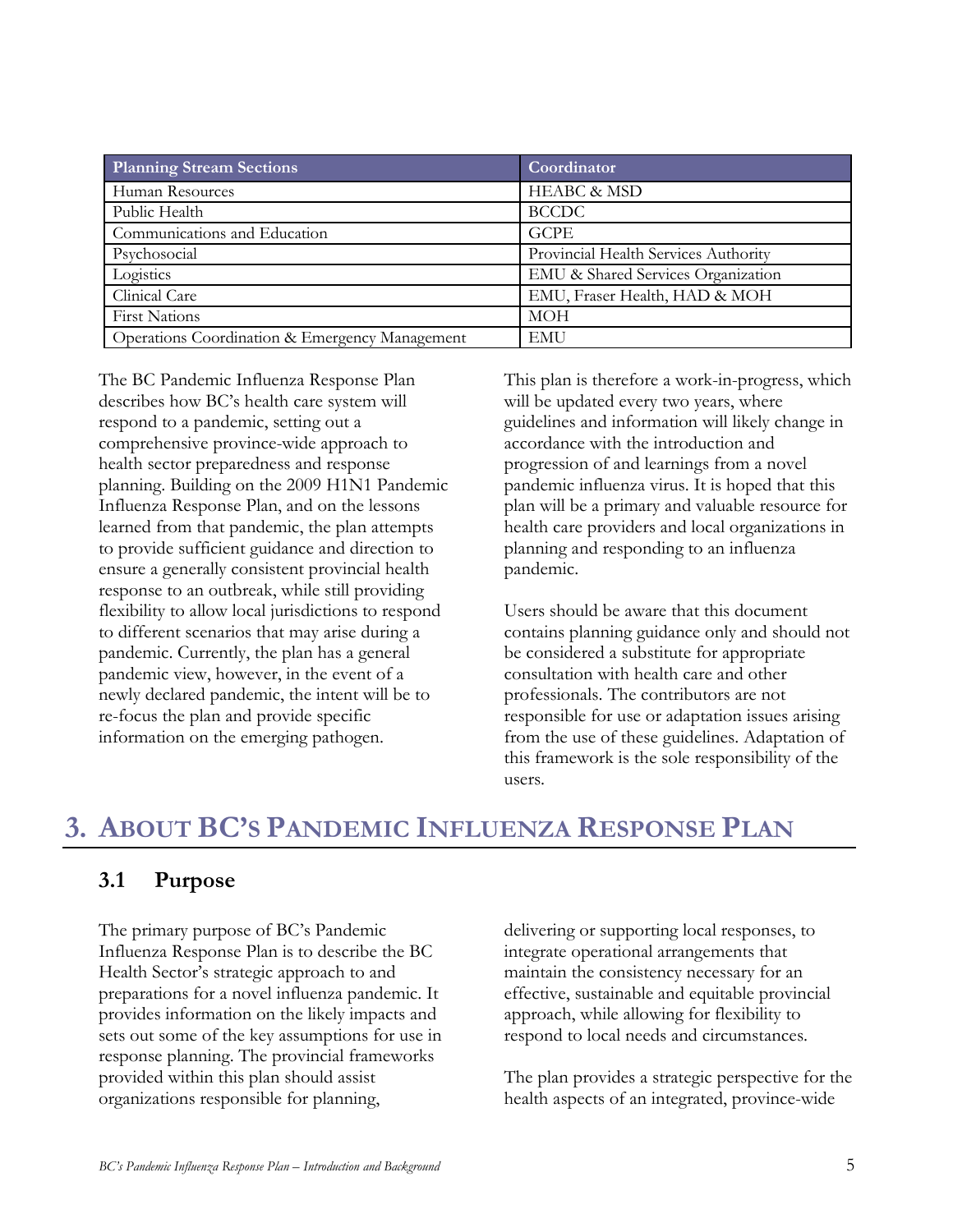<span id="page-5-0"></span>for the Health Ministry, Regional Health **3.2 Scope**

response to an influenza pandemic. In addition the plan sets out roles, responsibilities and tasks

The scope of the BC Pandemic Influenza Response Plan is one of a general pandemic view.

It should also be noted that plans are only as effective as the people and organizations that use them. Health authorities in BC are

Authorities and other provincial health entities prior to, during, and immediately following a pandemic event.

encouraged to set their own committee(s) or working group(s) to develop and implement regional pandemic plans. It is recommended that these provincial guidelines be followed as closely as possible to ensure consistency among health authorities.

#### <span id="page-5-1"></span>**3.3 Audience**

This plan will primarily be of interest to those in the health sector responsible for planning, coordinating, and responding to an influenza pandemic. Those developing policies and

strategies or coordinating, managing, maintaining or testing contingency arrangements for responding to an influenza pandemic will also find the information useful.

#### <span id="page-5-2"></span>**3.4 Principles Guiding the Response**

To guide the response, the following principles have been identified:

- The priority during an influenza pandemic is to reduce the impact on public health (i.e. reduce illness and save lives). Interventions are therefore to be applied in a fashion that achieves maximum health benefit. However, essential services also need to be maintained. Should there be a conflict between these two aims, values-based decisions will need to be made about priorities for the use of interventions.
- With or without medical interventions to protect or treat large numbers of the population, measures aimed at slowing the

spread of the influenza pandemic may buy valuable time, and help services to cope, even if this prolongs the overall duration of the pandemic.

• The response to an influenza pandemic in BC will require collaboration between the provincial government, health authorities and health sector organizations at all levels together with many partner organizations and the public.

For details pertaining to operations coordination and emergency management refer to the documents entitled Provincial Health Sector Coordination and Health Emergency Coordination Centre.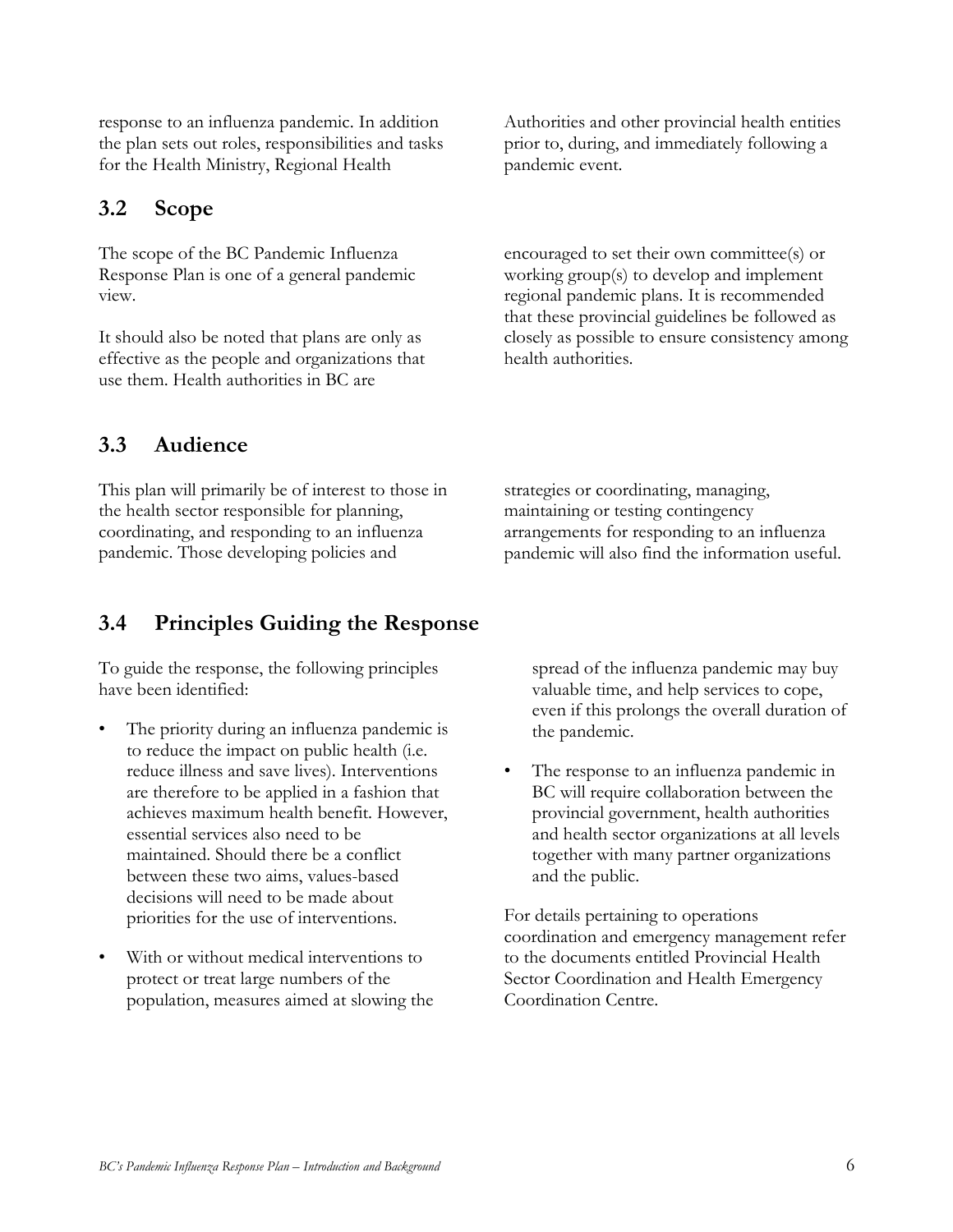#### <span id="page-6-0"></span>**3.5 Strategic Approach**

The strategic approach is based on three key elements:

- 1. Planning. MOH will develop and maintain this BC Pandemic Influenza Response Plan to provide the provincial health system with current information and guidance about the threat and the planned response. The plan will be updated every two years to reflect the most current thinking on response strategies.
- 2. Communications. Accurate and timely public information about pandemic

#### <span id="page-6-1"></span>**3.6 Ethical Considerations**

Ethics encompass thoughts about values, duties, and the consequences of actions for others. Ethical decisions in the health care sector, therefore, are made on a daily basis. Such decisions are influenced by factors including societal norms, philosophy and values. They also occur within the context of professional codes of ethics that guide health professionals' ethical decisions about how to protect and enhance the health of patients and populations. With an increased recognition that the volume and complexity of ethically challenging decisions may increase during an influenza

influenza is essential if the provincial response is to be effective. The Communications and Education framework is an integral part of the overall response process.

3. Effective Response. Throughout an influenza pandemic the health sector must continue to rapidly initiate and maintain a practiced, effective response. Actions will be designed to save lives, alleviate unnecessary suffering and minimize adverse effects to the economy.

pandemic, the Office of the Provincial Health Officer and the Ministry of Health set out to develop a guiding framework for the health care sector.

This framework does not provide detailed instructions for responding to ethical dilemmas on a case-by-case basis. Instead, it identifies the ethical principles that should guide allocation strategies and processes. Health authorities are encouraged to use this provincial framework to inform influenza pandemic planning and response activities.

## <span id="page-6-2"></span>**4. BACKGROUND**

#### <span id="page-6-3"></span>**4.1 History of Influenza Pandemics**

Pandemics have been documented every ten to forty years dating back to the 1600s, three of which occurred in the last century alone. According to the Public Health Agency of Canada (PHAC), the worst influenza pandemic, commonly referred to as the "Spanish flu", occurred in 1918 to 1919 and claimed the lives

of an estimated 20 – 50 million people worldwide. Eventually to follow was the "Asian flu" in  $1957 - 1958$ , which according to the WHO killed an estimated 2 million people; and the "Hong Kong flu" in 1968-1969, which resulted in approximately 1 million deaths. During each of these pandemics, the greatest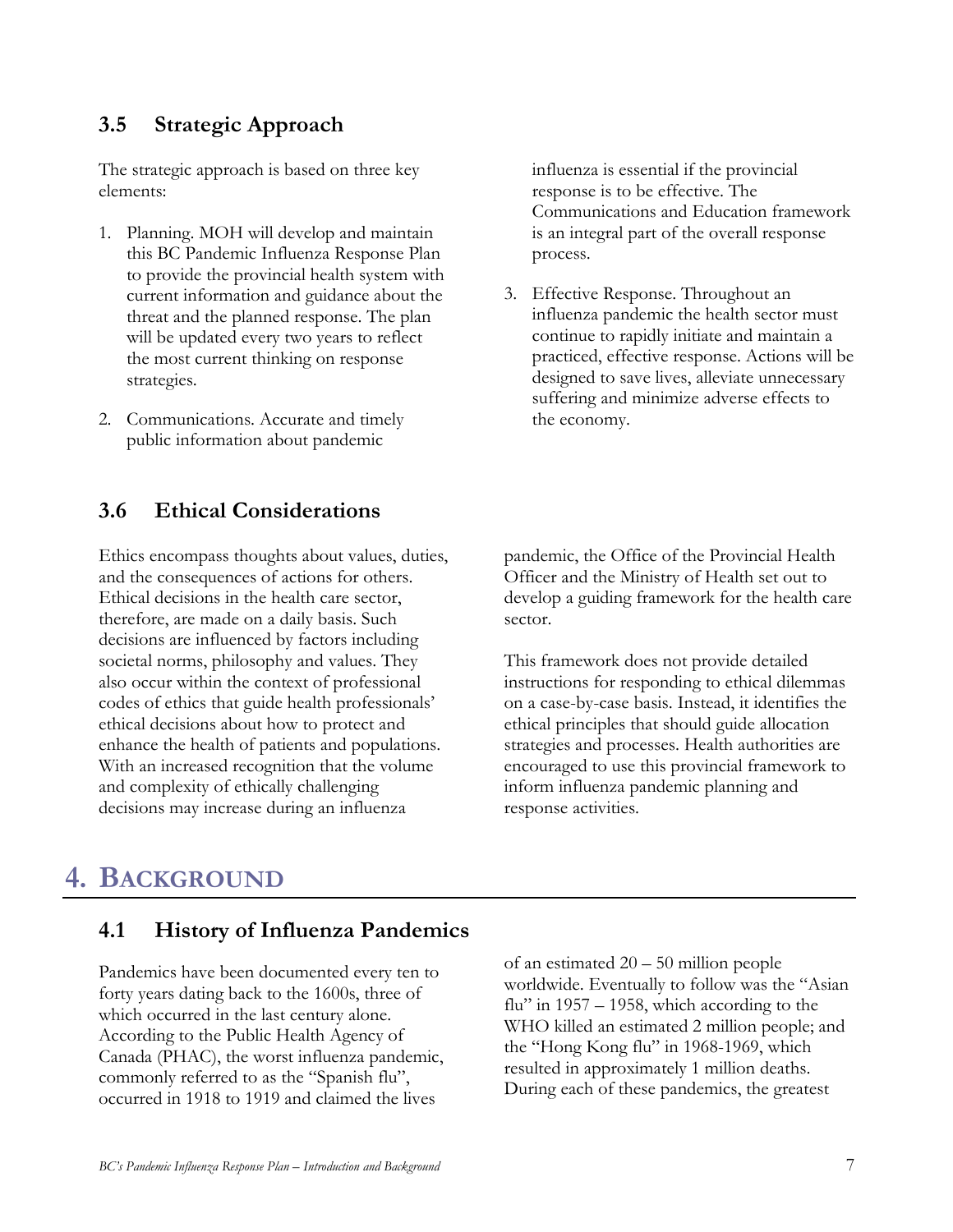increase in death rates occurred among persons less than 60 years of age, and during the 1918 – 1919 pandemic, the majority of deaths were among those 20 to 40 years of age.

In 2009 the H1N1 pandemic influenza occurred, and although it was generally

#### <span id="page-7-0"></span>**4.2 About Pandemic Influenza**

A pandemic influenza, like seasonal influenza, is a highly contagious respiratory illness, transmitted by large droplets, primarily from person to person through coughing or sneezing by people who are infected. Indirect transmission may also occur when people touch something with flu viruses or germs on it and then touch their mouth or nose. Although influenza is primarily transmitted by droplets (that 'drop'), whether airborne transmission (small aerosolized particles that float) plays a role is unclear, especially during aerosolizing generating procedures.

Symptoms of pandemic influenza may be similar to those experienced from seasonal influenza, such as a high fever lasting several days (not always present among children), a cough, headache, exhaustion, fatigue, a stuffy nose, sneezing, a sore throat, and for children there may be accompanying vomiting and diarrhea. However, depending on the next pandemic virus, the disease could run an

considered to be moderate in severity, it too seemingly affected younger persons (PHAC, 2010. [http://www.phac-aspc.gc.ca/alert-](http://www.phac-aspc.gc.ca/alert-alerte/h1n1/fs-fr_h1n1-eng.php) $\frac{\text{alette}/\text{h1n1}/\text{fs-fr}}{\text{h1n1-eng.php}}$ .

aggressive clinical course, causing rapid deterioration and result in significant mortality.

Regular seasonal influenza strains have an incubation period of 1 to 3 days, and the period of communicability is 24 hours before symptoms present, lasting up to 5 days in immunocompetent adults and up to 7 days in young children. Although the last pandemic influenza, H1N1 (2009), followed a similar course, the epidemiology and characteristics of a future novel influenza virus are unknown.

Most people who contracted H1N1 influenza during the last pandemic only experienced mild to moderate symptoms and did not require hospitalization; others, particularly pregnant women, young children, and persons with chronic underlying health conditions, especially diabetes, asthma, and morbid obesity, were much more likely to suffer from complications of the H1N1 influenza virus. Again, it is difficult to know how the next pandemic influenza virus will affect persons.

#### <span id="page-7-1"></span>**4.3 An Influenza Pandemic**

An influenza pandemic results when a new influenza viral subtype evolves, and causes a worldwide outbreak, spreading easily from person to person. Because the human population has no immunity, the virus has the capacity to infect a higher rate of the population and poses a threat to cause serious human illness. In this modern day, the speed at which a pandemic occurs is increased due to the ease

and frequency of global transportation, as well as factors such as urbanization, and overcrowded conditions in some areas. However there are also more mechanisms and interventions at hand to help mitigate the effects of a pandemic, such as vaccines, antiviral medications, and better public policies that promote hand hygiene and cough etiquette measures to reduce transmission.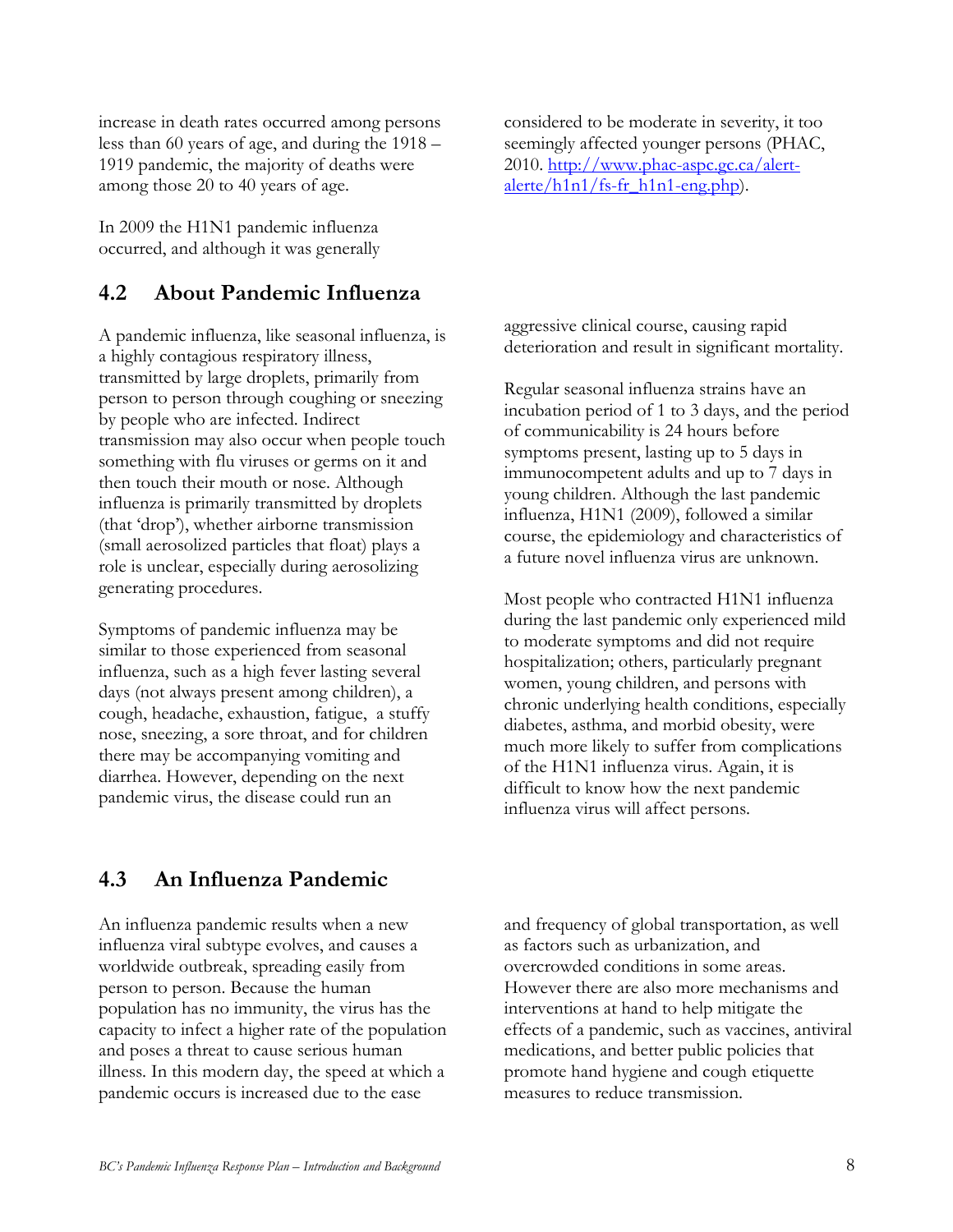In order to help aid countries in planning and preparing for influenza pandemics, the WHO

has classified the following six phases to represent pandemic alert levels:

|                  | <b>WHO Pandemic Alert Levels</b>                                                         |
|------------------|------------------------------------------------------------------------------------------|
| Phase 1          | No viruses circulating among animals have been reported to cause infections in           |
|                  | humans.                                                                                  |
| Phase 2          | An animal influenza virus circulating among domesticated or wild animals is known to     |
|                  | have caused infection in humans.                                                         |
| Phase 3          | An animal or human-animal influenza virus has caused sporadic cases or small clusters    |
|                  | of disease in people, but has not resulted in human-to-human transmission sufficient to  |
|                  | sustain community-level outbreaks. Limited human-to-human transmission may occur         |
|                  | under some circumstances.                                                                |
| Phase 4          | Verified human-to-human transmission of an animal or human-animal influenza virus        |
|                  | able to cause community-level outbreaks.                                                 |
| Phase 5          | Human-to-human spread of the virus into at least two countries in one WHO region.        |
|                  | While most countries will not be affected at this stage, the declaration of Phase 5 is a |
|                  | strong signal that a pandemic is imminent.                                               |
| Phase 6          | Community level outbreaks in at least one other country in a different WHO region in     |
| (Pandemic Phase) | addition to the criteria defined in phase 5.                                             |

It is hoped that the majority of individuals who become infected with pandemic influenza will recover without incident. However, the severity of a virus can often change throughout the course of the pandemic. For this reason it is essential that everyone remains vigilant.

## <span id="page-8-0"></span>**5. CHAPTER OVERVIEWS**

This section describes the eight planning streams and includes an overview of the kind of information available to users:

### <span id="page-8-1"></span>**5.1 Operations Coordination and Emergency Management**

This Plan section includes the following:

- Basic information about influenza and pandemics, as well as the planning assumptions for a pandemic influenza;
- The strategic approach for the BC response; and,
- The roles and responsibilities of different levels of the health sector, and the

emergency management and decisionmaking frameworks.

This guidance provides a means of integration for health authorities and other health sector organizations in their pandemic influenza planning efforts. It will help ensure a coordinated, uniform and well-organized response. It will also help align BC's planning with national and international efforts.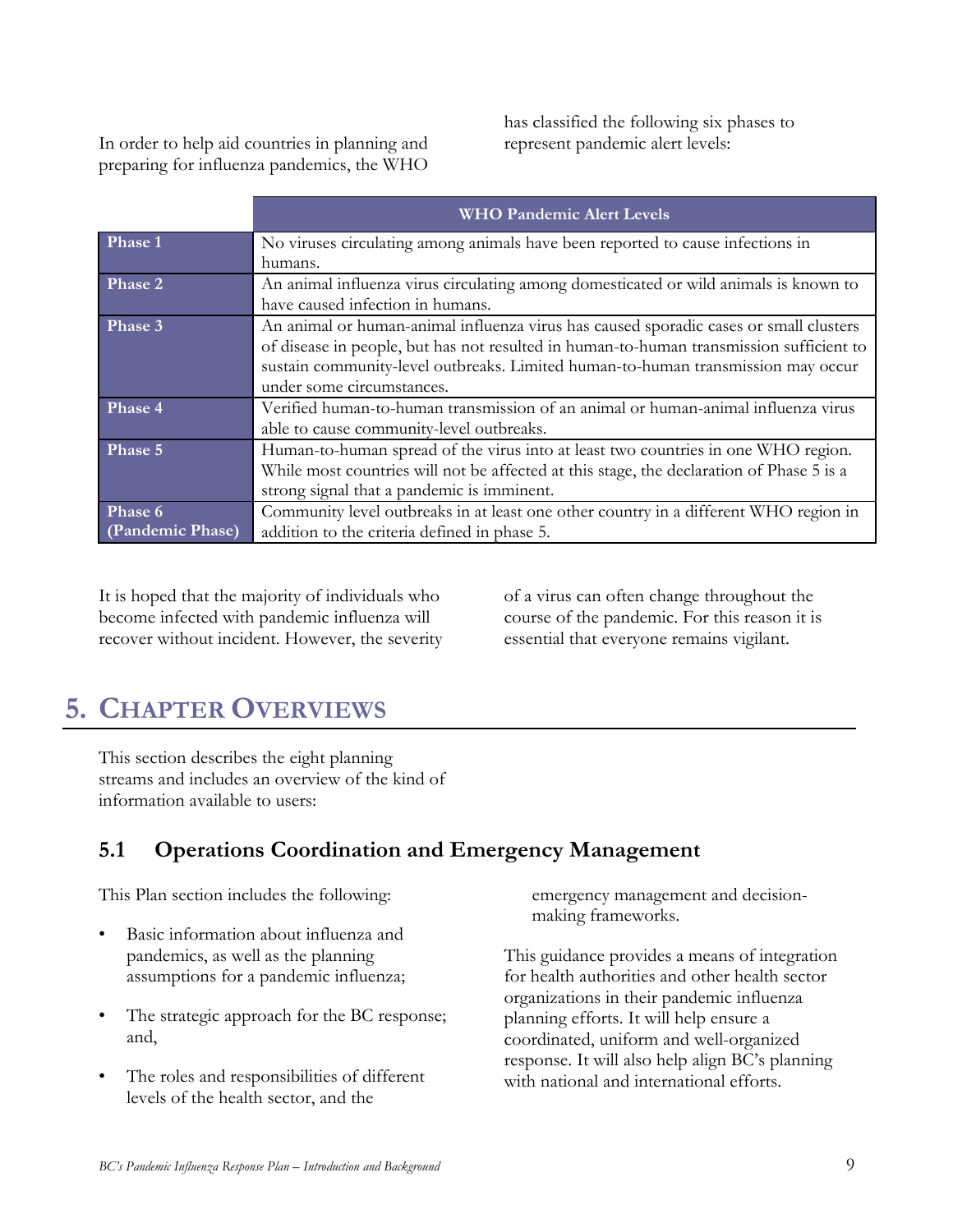#### <span id="page-9-0"></span>**5.2 Public Health**

Public health plays an essential role in all aspects of a pandemic influenza response through measures aimed at minimizing serious illness and death, as well as minimizing disruption among British Columbians.

This Plan section includes the following:

The public health measures that BC will use during an influenza pandemic. Some of these measures are national guidelines adopted by BC;

#### <span id="page-9-1"></span>**5.3 Clinical Care**

This Plan section includes:

- Information, guidance and tools for private physicians to help them plan, organize, manage and respond to a pandemic influenza outbreak;
- Links to the most recent infection control guidelines for a variety of settings.
- Guidance to the health sector on approaches for managing acute care services, home and community care services and primary care during a pandemic influenza outbreak.

#### <span id="page-9-2"></span>**5.4 First Nations**

Experience suggests that First Nations people in Canada, especially people living in remote areas, are particularly vulnerable during an influenza pandemic. As a result, a plan for remote communities has been developed

because some of the policies and guidelines concerning the response differ not only from general (non-First Nations) guidelines, but also for First Nations' people living in urban areas (as compared to remote areas).

- The pandemic influenza response plan for BC public health microbiology and reference laboratories and networks;
- The plan for surveillance activities to monitor, track and report the progress and impacts of the influenza pandemic;
- The plan to distribute antivirals; and,
- Vaccination policies, guidelines and plans.

During H1N1, the Provincial Health Officer's Website included special pages for Health Care Providers, including pages for physicians, pharmacists and other health care providers. Each page on the site was set up to serve as a single resource portal for information on a pandemic influenza. In the event of a future pandemic, the website would be re-activated to provide up-to-date pandemic influenza information for health professionals.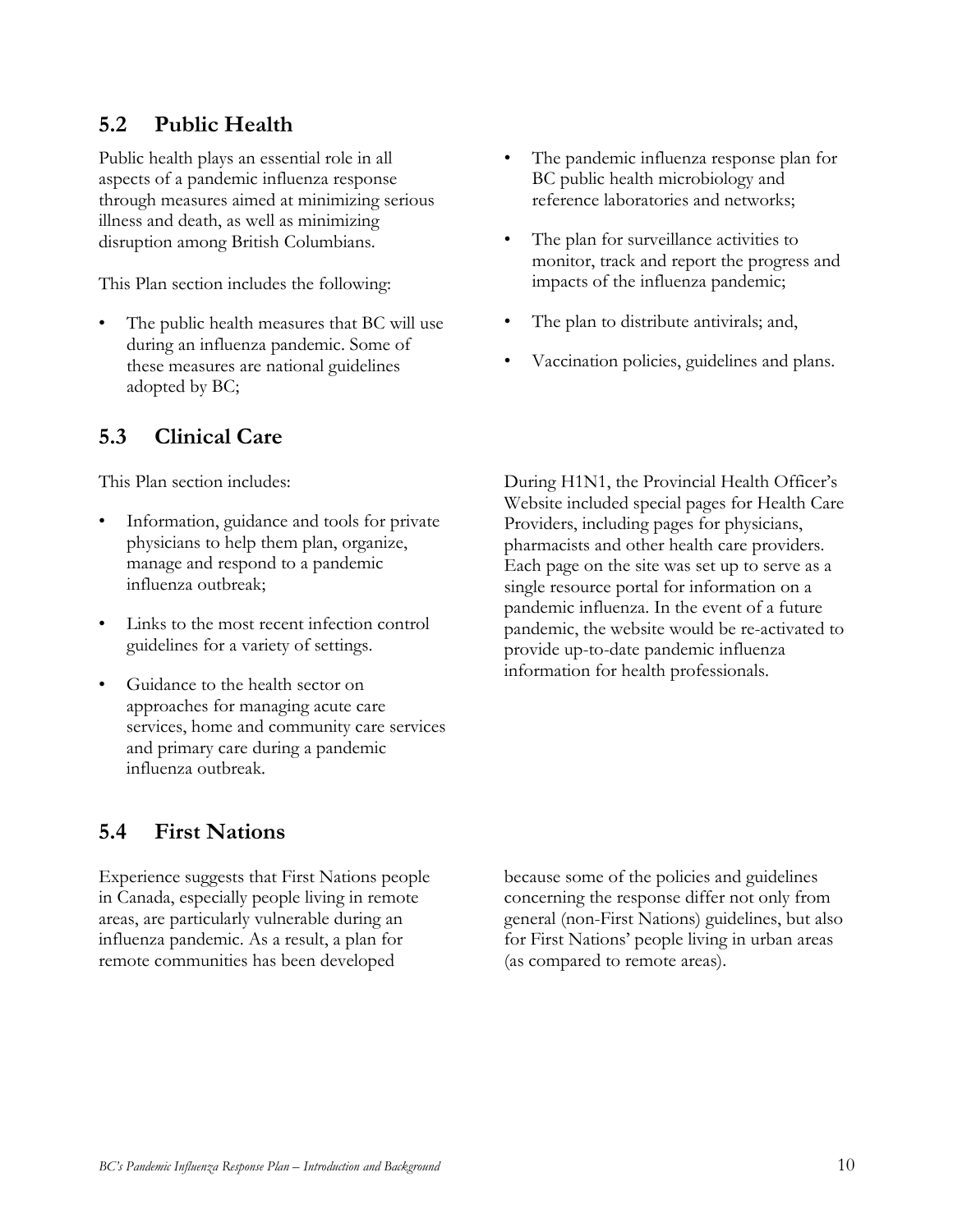#### <span id="page-10-0"></span>**5.5 Human Resources**

This Plan section includes the following:

• A Framework describing the strategy for managing human resources during an

#### <span id="page-10-1"></span>**5.6 Logistics**

Effective supply of materiel and medicine is an essential component of the provincial pandemic influenza response. The responsibility for vaccines, antivirals and pandemic supplies, logistics planning, procurement, warehousing and distribution in the BC health sector is shared between the Health Shared Services BC, health authorities, BC Centre for Disease Control and the Pharmaceutical Services Division of the Ministry of Health.

influenza pandemic. It outlines the broad strategy for ensuring there is an adequate supply of health care professionals;

Private sector members of the BC health community such as family physicians source and procure materials through well-established channels with industry suppliers.

Detailed logistics plans are available through the above-mentioned organizations and this Plan section includes a summary of the key logistics plans. Vaccines and antivirals distribution plans are included on the Public Health web page.

#### <span id="page-10-2"></span>**5.7 Communications and Education**

Timely and accurate communication is essential to informing and educating the public and HCPs, and responding to public concerns and reaction to a spreading pandemic. It enables these two key groups to know how to best protect their health and, in the case of HCPs, how best to serve the public. It will also inspire continued confidence in the Province's response to an influenza pandemic.

The documents listed on this web page describe the approach, procedures, methods, and roles and responsibilities for addressing the key elements of pandemic education and communications. Templates and guidelines are provided to enable the provincial government to be timely, accurate and efficient in its communications both externally with health care providers, the public and its many stakeholders, and internally within the health ministries and the B.C. public service.

#### <span id="page-10-3"></span>**5.8 Psychosocial**

During a crisis tremendous psychological stress and an increased social burden can often be devastating for health care workers and some members of the public who may be directly touched by an influenza pandemic.

Psychosocial issues are not only felt by those who take ill; distress permeates through the family, community, and beyond. It is therefore important that psychosocial issues are addressed to ease the strain on the public and healthcare workers.